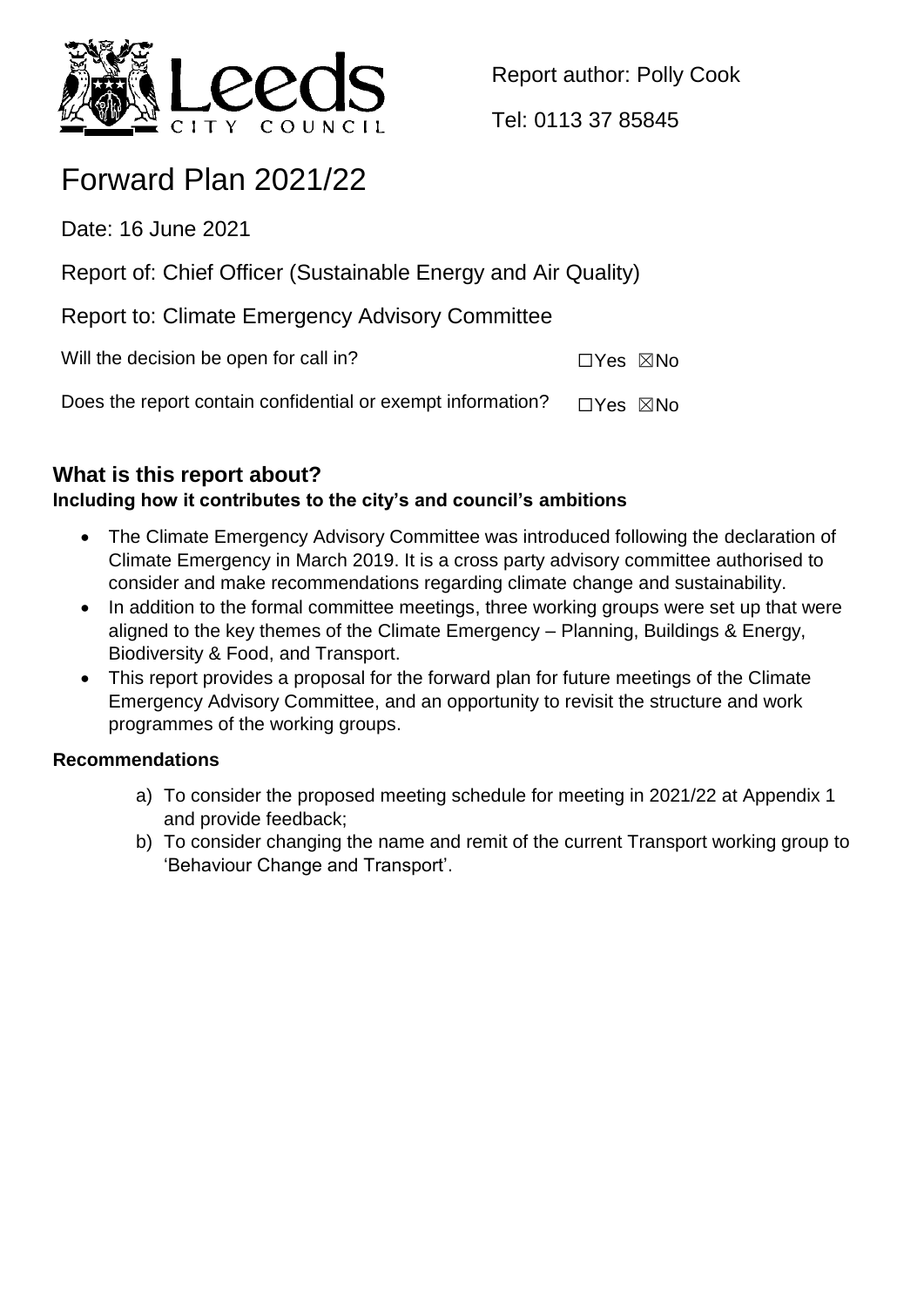#### **Why is the proposal being put forward?**

- The first meeting of the new municipal year provides an opportunity to reflect on the structure of meetings and working groups, to ensure that the work of the Committee aligns with council priorities, and reflects the current challenges of tackling climate change, both locally and nationally.
- 2 The meeting dates for the 2021/22 municipal year have been set as follows:

Wednesday 28th July 2021 10.00 a.m. Monday 13th September 2021 10.00 a.m. Monday 1st November 2021 10.00 a.m. Monday 17th January 2022 10.00 a.m. Wednesday 9th March 2022 10.00 a.m.

- 3 A proposed schedule for the 2021/22 meetings is set out at Appendix 1 for Member's consideration. The Committees' Terms of Reference are set out at Appendix 2.
- 4 In addition to the formal committee meetings, three working groups were set up that were aligned to the key themes of the Climate Emergency – Planning, Buildings & Energy, Biodiversity & Food, and Transport. Members are asked to provide feedback on the working group approach and consider whether any changes to the structure and remit of each group are required.
- 5 Specifically, it is suggested that the remit of the current Transport working group could be broadened to include behavioural change more generally, allowing focused discussions to take place around communications strategies and campaigns.

#### **What impact will this proposal have?**

| <b>Wards Affected:</b>            |      |     |  |
|-----------------------------------|------|-----|--|
| Have ward members been consulted? | ⊐Yes | ⊠No |  |

6 There are no equality and diversity, or cohesion and integration implications as a result of this report.

#### **What consultation and engagement has taken place?**

7 The Committee meeting will provide an opportunity for engagement on the content of the forward plan.

#### **What are the resource implications?**

8 There are no specific implications as a result of this report.

#### **What are the legal implications?**

9 There are no specific implications as a result of this report.

#### **What are the key risks and how are they being managed?**

10 There are no risk implications as a result of this report.

#### **Does this proposal support the council's 3 Key Pillars?**